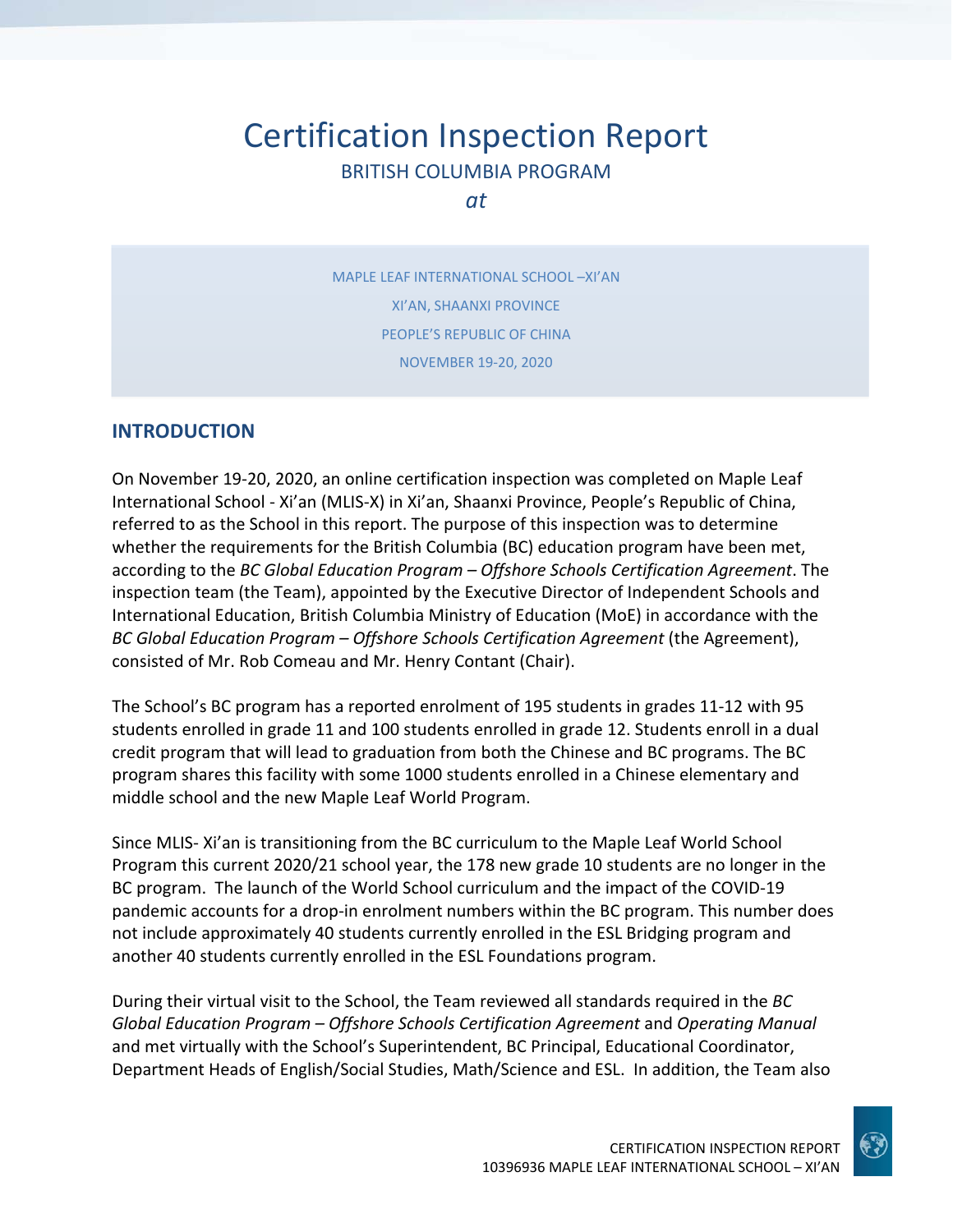met with the academic advisor, administrative support staff, one additional teacher in the BC program and 5 high school students in grades 11‐12.

The Team also reviewed the inspection survey responses of 8 BC Program teachers.

The Owner/Operator, China Maple Leaf Educational Systems (CMLES) is responsible for the BC program. MLIS‐Xi'an is one of fifteen China Maple Leaf Educational Systems schools in China offering the BC program. There are other educational programs being offered on the same campus as the BC program such as a Chinese elementary and middle school feeder program. All these programs are under the authority of China Maple Leaf Educational Systems.

MLIS‐Xi'an remains supportive of the grade 11 and 12 students enrolled in the BC program and is committed to ensuring their high school graduation with the BC Dogwood Certificate. The CMLES system continues to offer the BC curriculum in three foreign nationals schools, with plans to add more BC foreign nationals schools in the near future. CMLES's vision and direction continues to have the educational approach as follows:

The Maple Leaf Educational System BC program's philosophy, objectives and special features include:

- An educational philosophy that is based on the belief that through blending the best of the innovations and higher level thinking western educational model with the cultural richness and discipline of the traditional Chinese educational model, students will be best prepared to meet the challenges of living and working in a more global society.
- An educational philosophy that assumes that every child has a strong desire to learn and to develop an understanding of the world, to share their knowledge, and to communicate their understanding, thoughts, and feelings through wide‐ranging personal expression.
- An international education that emphasizes academic excellence within a supportive community that respects and promotes cultural norms and traditions for both Chinese and international students.
- Each school promoting and appreciating the diversity of people and cultures, providing an optimal environment for learning and teaching, and offering a globally respected curriculum that inspires in its students the spirit and ideals of global citizenship.
- Measuring each school's success by the extent to which they guide each student in the exploration of their interests, assist them in the accomplishment of their goals and promote a sense of self‐fulfillment and pride.
- Working to develop students to their best potential and to provide them with a world of opportunity.

The Team would like to thank Maple Leaf International School‐ Xi'an for its cooperation and preparedness for the inspection visit.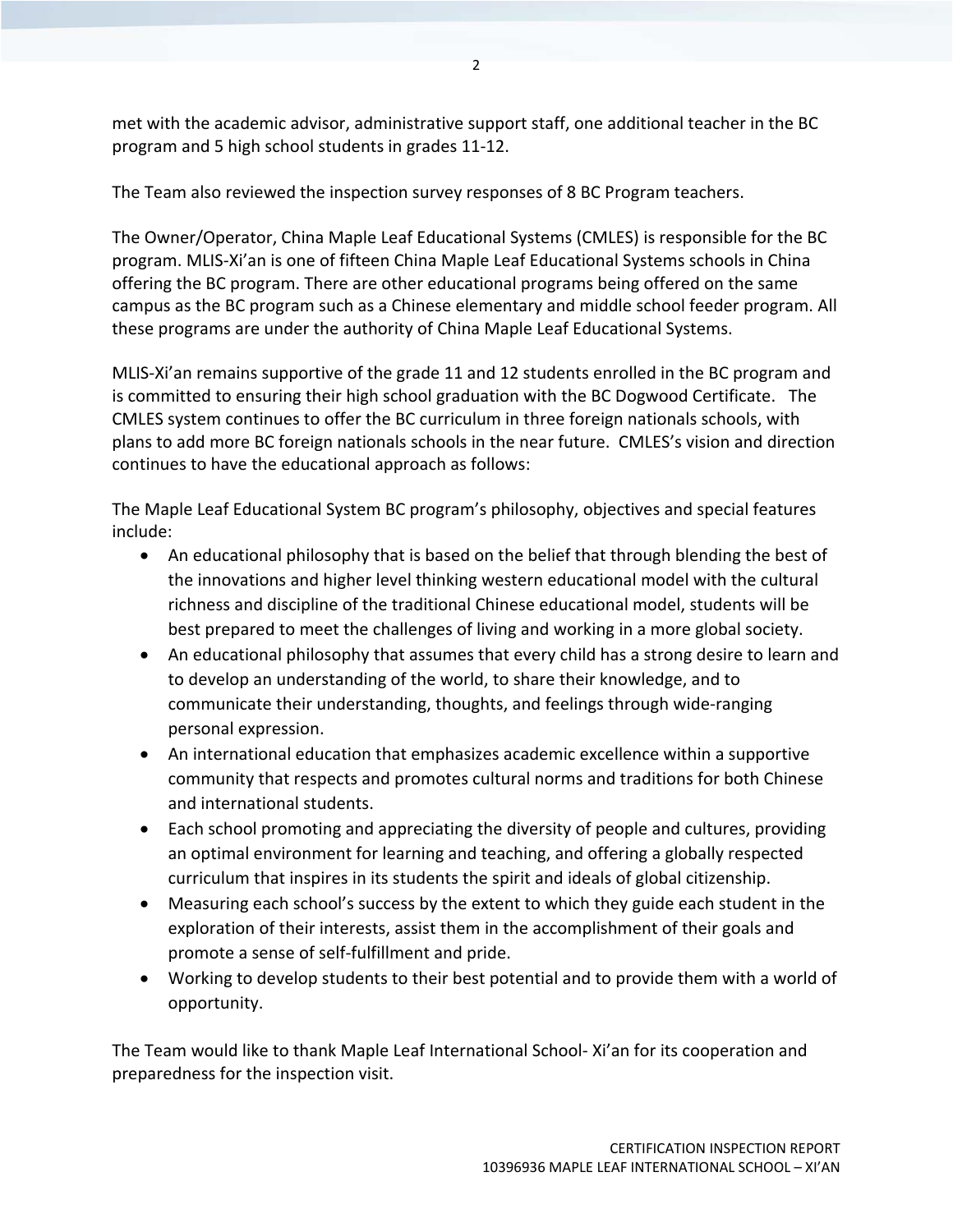| The School has satisfactorily addressed requirements contained in the previous inspection<br>report.                                                                                                                                                                                 |                                            |                             |                                                                                             |  |
|--------------------------------------------------------------------------------------------------------------------------------------------------------------------------------------------------------------------------------------------------------------------------------------|--------------------------------------------|-----------------------------|---------------------------------------------------------------------------------------------|--|
| $\boxtimes$ Requirement<br>Met                                                                                                                                                                                                                                                       | $\Box$ Requirement<br><b>Partially Met</b> | Requirement<br>⊔<br>Not Met | $\Box$ Not<br>Applicable                                                                    |  |
| Comment:<br>met.                                                                                                                                                                                                                                                                     |                                            |                             | The Team confirms that the one requirement identified in the previous inspection report was |  |
| The School was required to confirm certification, or authorized exemption of all teaching<br>staff. The Team confirms that Letters of Exemption were issued to two staff shortly after<br>the previous inspection was completed. Confirmation was sent to the Ministry of Education. |                                            |                             |                                                                                             |  |
| The Team reviewed the suggestions that were made in the previous report and is satisfied<br>that all suggestions were thoughtfully considered by school leadership at the campus level<br>(MLIS-Xi'an) and by China Maple Leaf Educational Systems (CMLES).                          |                                            |                             |                                                                                             |  |

## **BUSINESS PLAN 1.0**

|                                                                                                                                                                                                                        |                                               | The Owner/Operator has submitted a business plan to the BC Ministry of Education,                                                                                                                                                                                                                                                                                                                                                                                                                                                                                 |  |
|------------------------------------------------------------------------------------------------------------------------------------------------------------------------------------------------------------------------|-----------------------------------------------|-------------------------------------------------------------------------------------------------------------------------------------------------------------------------------------------------------------------------------------------------------------------------------------------------------------------------------------------------------------------------------------------------------------------------------------------------------------------------------------------------------------------------------------------------------------------|--|
|                                                                                                                                                                                                                        | confirming the sustainability of the program. |                                                                                                                                                                                                                                                                                                                                                                                                                                                                                                                                                                   |  |
| $\boxtimes$ Requirement                                                                                                                                                                                                | Requirement<br>$\perp$                        | Requirement                                                                                                                                                                                                                                                                                                                                                                                                                                                                                                                                                       |  |
| Met                                                                                                                                                                                                                    | <b>Partially Met</b>                          | Not Met                                                                                                                                                                                                                                                                                                                                                                                                                                                                                                                                                           |  |
| Comment:                                                                                                                                                                                                               |                                               |                                                                                                                                                                                                                                                                                                                                                                                                                                                                                                                                                                   |  |
| head office.                                                                                                                                                                                                           |                                               | It was reported that the CMLES overview brochure continues to be an effective marketing<br>tool. Produced annually and guided by the head office, individual Maple Leaf schools produce<br>their own marketing materials following a template and guidelines produced by the CMLES                                                                                                                                                                                                                                                                                |  |
| The CMLES ESL Foundations and Bridging program is also actively promoted as a pre-<br>qualification opportunity for students who will not have adequate English language skills to<br>access the high school directly. |                                               |                                                                                                                                                                                                                                                                                                                                                                                                                                                                                                                                                                   |  |
|                                                                                                                                                                                                                        |                                               | MLIS-Xi'an's BC program is now beginning its fourth year and the focus remains to continue<br>promoting the high school program within the existing Maple Leaf middle school. MLIS-Xi'an<br>recruiting staff also advertise with brochures and social media throughout the surrounding<br>areas of Xi'an city and Xianyang. During week holidays and some weekends, local staff<br>participate in special events with the Xi'an and Xianyang to promote the School. However,<br>dues to the COVID-19 pandemic, local recruitment activities suffered as a result. |  |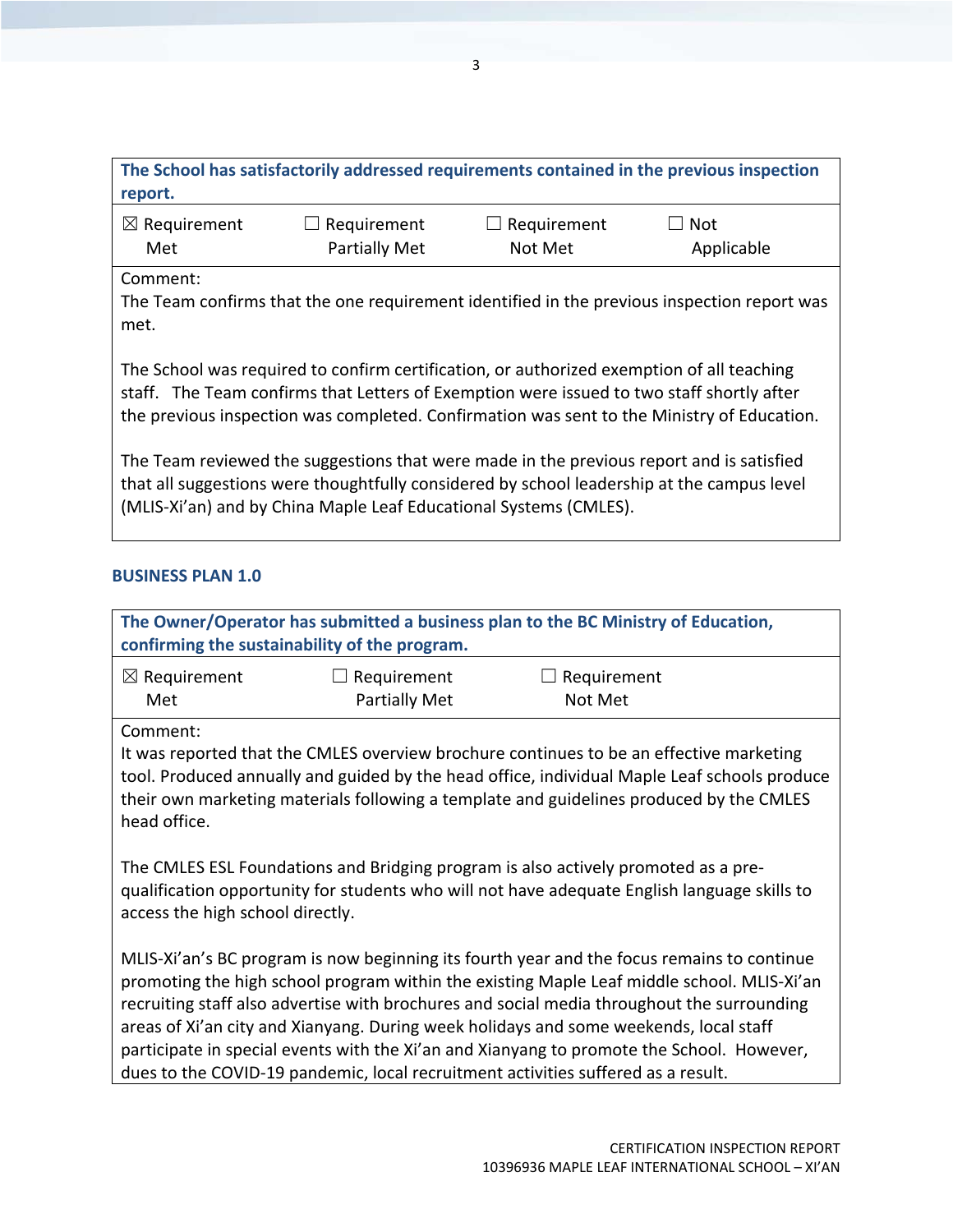As reported in the School's Annual Report, *"CMLES target market is middle class families who have become very affluent in an expanding economic market in China. Families are familiar with the Maple Leaf brand and trust the organization to deliver an excellent educational program that will enable their children to graduate and successfully enrol in the top 100 universities in the world." In the previous (2019‐2020) academic year, 78% of Maple Leaf graduates across China received offers from the top 100 universities. Chinese families appear very aware of global economics and politics, and have an expectation that their children will work hard in achieving good results in high school, (presumably within the MLIS high school system and beyond.)"*

CMLES has identified a number of 2020/21 system goals that are being carried out at MLIS‐ Xi'an and the other CMLES schools that offer a BC program. These include:

- To analyze the external review completed in the spring of 2017 through the *Cognia* accreditation that focused on continuous improvement. The schools are working on the fourth year of the improvement strategy.
- To continue the use of the Maple Leaf 12 Teaching Strategies by all teachers in all lessons across all subject areas. CMLES will conduct a qualitative assessment to determine the success of these strategies.
- To ensure that the grade 1‐12 BC program curriculum is delivered to students in an effective manner within the challenges of COVID‐19, where some teachers are unable to return to China due to border closures and visa restrictions, and the curriculum is delivered in a blended face‐to‐face and online educational program.

Additional improvement priority goals include:

- Enhance opportunities for students to excel in English language learning
- Increase student engagement; implement ELEOT Classroom Observation Tool
- Develop and maintain the IT infrastructure to provide for the teaching, learning, and operational needs of teachers and students to reliably enable meaningful integration of IT in classroom learning
- Review factors that impact on the retention of international teachers and develop a strategic plan for ongoing enhanced recruitment and retention
- Review factors that impact on high school student satisfaction and their success in completing the requirements for graduation and develop strategies for student retention.

The Superintendent shared the 'big picture' expansion plans of CMLES over the next 5 years with the Team. These included establishing 10 school districts in China with an overall enrolment of 100,000 students. The current enrolment in 100 schools is 47,000 students. In addition to the Hainan, Hubei and Tianjin School Districts, Maple Leaf will expand to Yangtze River Delta, Liaoning, Southwest, Jiangsu, Henan, Guangdong‐Hong Kong‐Macau, Shandong, Xi'an and Inner Mongolia.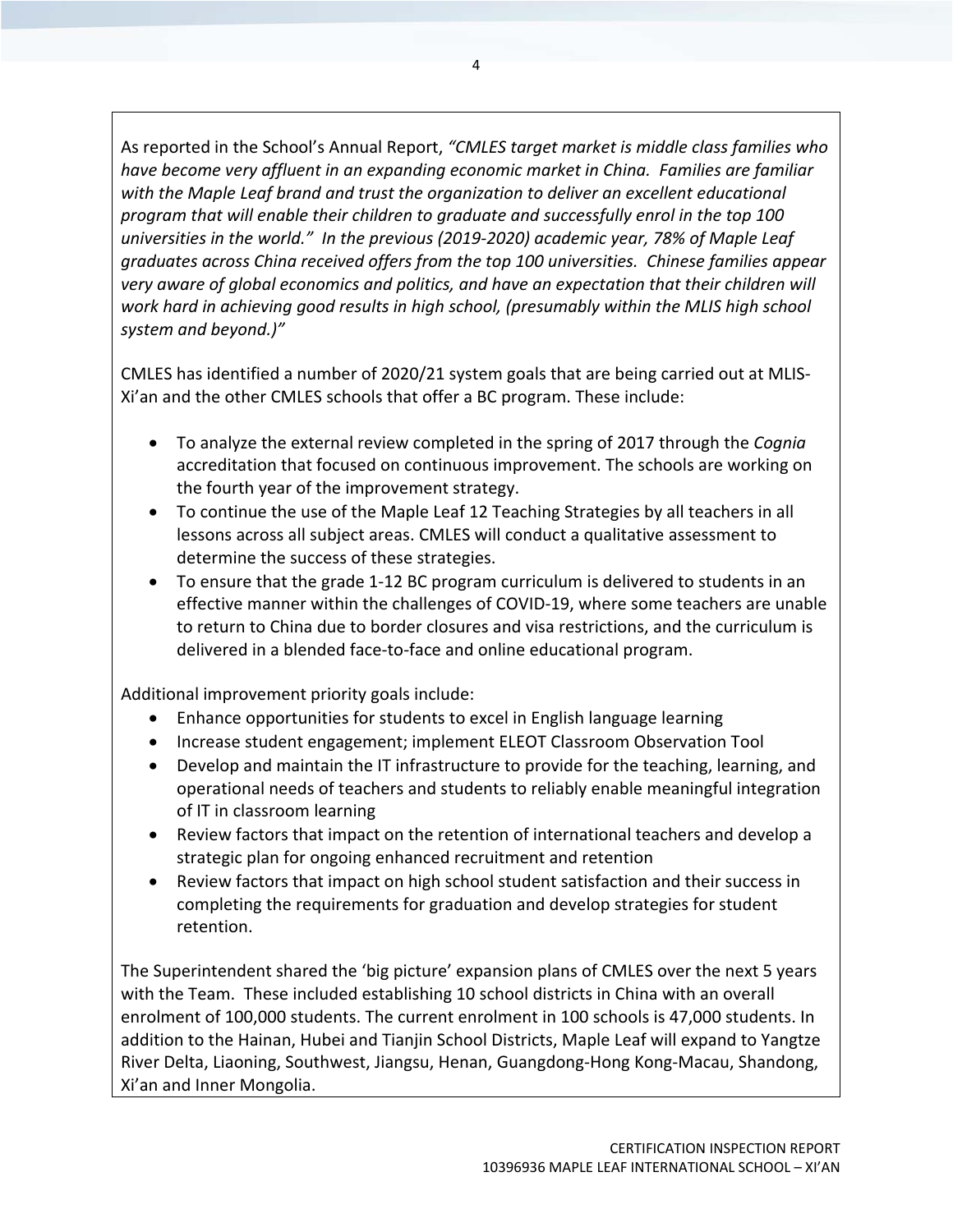In addition, CMLES acquired two schools on three campuses in Malaysia and Singapore, increasing the overall enrolment by 4,500 students. Malaysia ML Kingsley International School with an enrolment of 1,050 students studying the A‐Level curriculum and Canadian International School, offering the IB program to 3,450 students have been acquired by CMLES.

Plans are in place for a new high school to open in Hohhot in September 2021, with plans for a BC foreign nationals school as well.

Commendation:

The Team commends CMLES for its expanding vision of continued development, growth and global impact and commitment to the BC program through its expansion of BC foreign national schools.

#### **INSPECTION CATALOGUE 2.0**

| $\boxtimes$ Requirement<br>$\Box$ Requirement<br>Requirement<br>ப<br>Partially Met<br>Met<br>Not Met<br>Comment:<br>MLIS-Xi'an holds appropriate Chinese provincial verification. Within the limitations of a<br>virtual inspection, the Team is satisfied that the facilities are in compliance and are suitable<br>to support the BC program.<br>Commendation: | 2.02 The Owner/Operator meets all requirements as set forth in the BC Global Education<br>Program Offshore Schools Certification Agreement (the Agreement). |  |  |  |
|------------------------------------------------------------------------------------------------------------------------------------------------------------------------------------------------------------------------------------------------------------------------------------------------------------------------------------------------------------------|-------------------------------------------------------------------------------------------------------------------------------------------------------------|--|--|--|
|                                                                                                                                                                                                                                                                                                                                                                  |                                                                                                                                                             |  |  |  |
|                                                                                                                                                                                                                                                                                                                                                                  |                                                                                                                                                             |  |  |  |
| The Team commends the School for its ongoing commitment to provide facilities and<br>learning spaces to support the BC program. Staff who have been at the School since its<br>inception, comment favourably on the improvements made in the past 31/2 years.                                                                                                    |                                                                                                                                                             |  |  |  |

| 2.03 The Owner/Operator has written approval from the appropriate government entity to<br>operate the offshore school, as outlined in section 5.03 of the Agreement. |                    |                                                                                             |  |  |
|----------------------------------------------------------------------------------------------------------------------------------------------------------------------|--------------------|---------------------------------------------------------------------------------------------|--|--|
| $\boxtimes$ Requirement                                                                                                                                              | $\Box$ Requirement | $\Box$ Requirement                                                                          |  |  |
| Met                                                                                                                                                                  | Partially Met      | Not Met                                                                                     |  |  |
| Comment:                                                                                                                                                             |                    |                                                                                             |  |  |
|                                                                                                                                                                      |                    | Similar to the previous inspection, the School was able to provide documentation indicating |  |  |
| support and approval of the BC program by the appropriate governmental authority in the                                                                              |                    |                                                                                             |  |  |
|                                                                                                                                                                      |                    | Shaanxi Province Xi Xian New Area Education Bureau. The Team confirms that the              |  |  |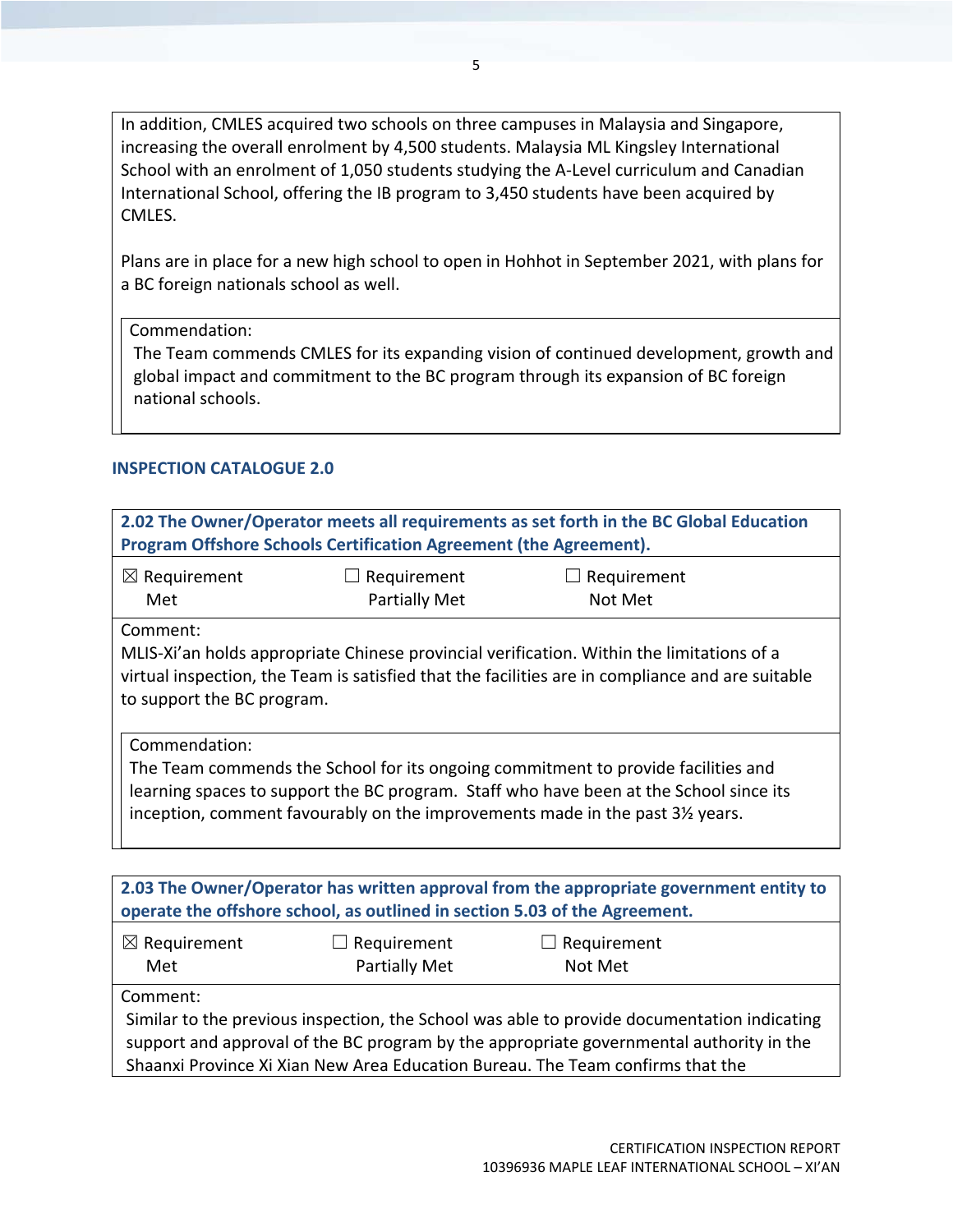Owner/Operator has written approval from the appropriate government entity to operate the offshore school, as outlined in section 5.03 of the Certification Agreement.

As reported, MLIS-Xi'an has written approval from the local government to operate a BC graduation program that offers a dual credit diploma to graduates. Because of the sensitivity to go back to authorities and ask for approval a second time after it has been granted, Maple Leaf's letter of no objection is not in the format as outlined in the Agreement but it still grants Maple Leaf the ability to provide the BC program to students in grade 10‐12, even though the BC program is now only serving grade 11 & 12 students.

The Team confirms that translation of government approved documents were submitted along with the School's Annual Report.

| facilities are deemed to be suitable to support the BC program.                                                                                                                                                                                                                            |                                     | 2.04-2.05 The School meets local building, safety and cafeteria codes and regulations. The                                                                                                   |  |  |
|--------------------------------------------------------------------------------------------------------------------------------------------------------------------------------------------------------------------------------------------------------------------------------------------|-------------------------------------|----------------------------------------------------------------------------------------------------------------------------------------------------------------------------------------------|--|--|
| $\boxtimes$ Requirement<br>Met                                                                                                                                                                                                                                                             | $\Box$ Requirement<br>Partially Met | $\Box$ Requirement<br>Not Met                                                                                                                                                                |  |  |
| Comment:<br>area.                                                                                                                                                                                                                                                                          |                                     | Although new, the current facility is almost a mirror image of the facility the BC program was<br>housed in last year. The campus consists of several major structures and an outside sports |  |  |
| Building #1 houses the cafeteria on floors 1 and 2, with currently only floor 1 being utilized to<br>accommodate about 300 students and staff.                                                                                                                                             |                                     |                                                                                                                                                                                              |  |  |
| The gymnasium is located on the fourth floor, which has 5 adjoining rooms to be used for<br>dance, weight room, and classrooms as well storage and office. The gym also has male and<br>female change room and showers. The sports field has a 400-meter track and 3 basketball<br>courts. |                                     |                                                                                                                                                                                              |  |  |
| offices located on the 3rd floor.                                                                                                                                                                                                                                                          |                                     | Building #2 is the administration building. Floors 1 and 2 are not yet utilized with current                                                                                                 |  |  |
| Building #3 is the teaching building, which houses 8 labs (4 in use) and 18 teaching<br>classrooms and teacher offices. A 300-seat amphitheater is located on the 1st floor.                                                                                                               |                                     |                                                                                                                                                                                              |  |  |
| Building #4 is another teaching building not in use.                                                                                                                                                                                                                                       |                                     |                                                                                                                                                                                              |  |  |
|                                                                                                                                                                                                                                                                                            |                                     | Buildings #5 and #6 are student dormitories, with the nurse's station in Building #5.                                                                                                        |  |  |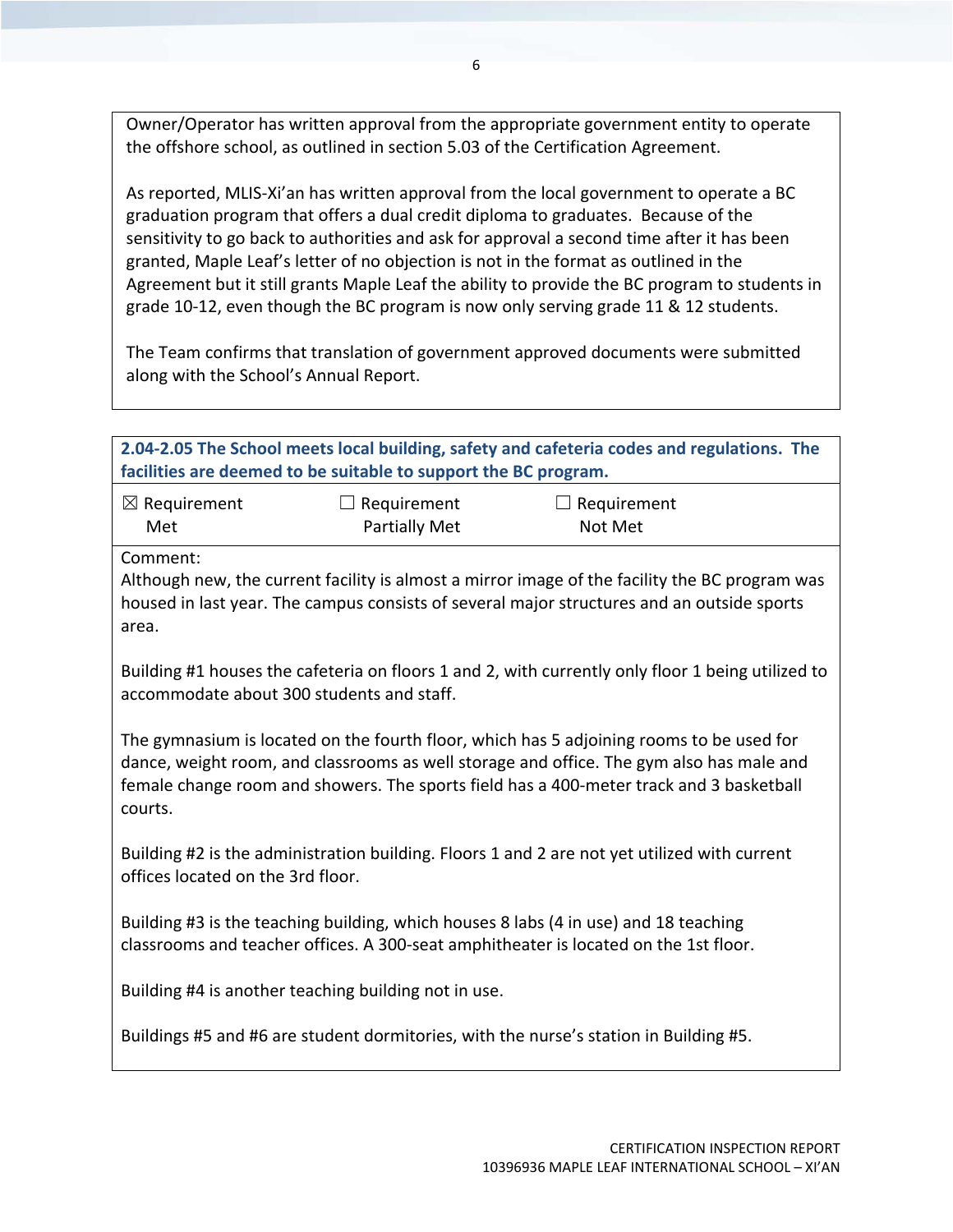Building #7 is designated for teacher dormitories, however currently no BC teacher resides in them.

From the description above, it is clear that the Owner/Operator meets all facility requirements as set forth in the BC Global Education Program Offshore Schools Certification Agreement (the Agreement).

The Superintendent reported that CMLES continues to develop additional system‐wide school emergency plans, protocols and guidelines reflective of the current realities of the COVID‐19 global pandemic. These system‐wide emergency plans, protocols and guidelines will then direct further specific plans at each Maple Leaf school campus, including MLIS‐Xi'an. Local plans will continue to be vetted by the Offshore School Representative for accuracy and functionality.

Commendation:

CMLES continues to develop additional system‐wide school emergency plans, protocols and guidelines reflective of the current realities of the COVID‐19 global pandemic. These system‐ wide emergency plans, protocols and guidelines then direct further specific school emergency plans at MLIS‐Xi'an.

**2.06 Offshore School Representative (OSR) ‐ The Owner/Operator must appoint an individual to act as offshore school representative. This individual must be confirmed by the province and must meet all of the requirements set out in section 14 of the Agreement.**

| $\boxtimes$ Requirement | $\Box$ Requirement   | $\Box$ Requirement |
|-------------------------|----------------------|--------------------|
| Met                     | <b>Partially Met</b> | Not Met            |

Comment:

Maple Leaf has provided the MOE with a letter that the present OSR is permitted to remain in his position until June 2023 when Maple Leaf transitions from the BC program to the ML World School Program.

The OSR also acts as the Superintendent for ML Global Educational Systems as well as serves on the CMLES Board of Directors as Executive Director.

In the absence of the OSR, Maple Leaf authorizes the Superintendent of Schools and Assistant Superintendent to act on behalf of China Maple Leaf Educational Systems (CMLES) in the following capacities:

- ‐ The Superintendent/Assistant Superintendent are appointed by the OSR and the CEO, Dr. Sherman Jen to act for the company.
- The Superintendent is authorized to make binding decisions on behalf of Maple Leaf.
- ‐ During the inspection process, the Superintendent/Assistant Superintendent act on behalf of the OSR in the following capacities: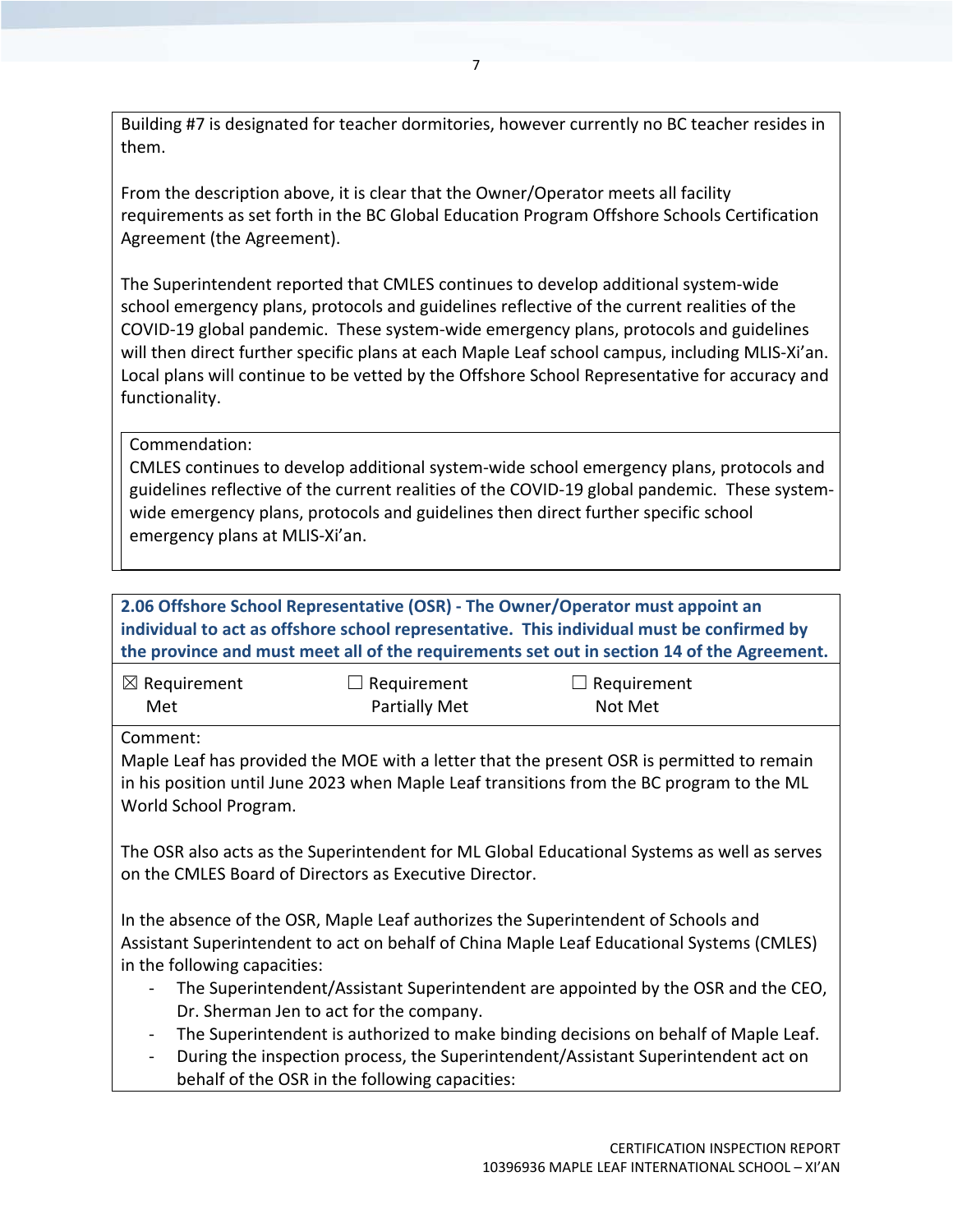- o Act as the ownership liaison representative to the Inspection Team
- o Ensure compliance by the schools of the terms of the Offshore Certification Agreement
- o Ensures that schools address the suggestions and requirements arising out of the inspection
- o Supports and directs the administration of the school in delivering the BC education program
- o Assists in teacher recruitment and hiring
- o Directs school administrative and support staff to assist new teachers with work permits, visas, accommodations, professional development and dispute resolution
- o Assists the OSR in the transfer to data as outlined in Schedule F that is required for the Annual Reports
- o Participates in and supports the inspection team in conducting the annual inspection
- $\circ$  Reports any school operational changes to the Ministry in a timely manner
- o Hires principals and vice‐principals for BC international schools
- o Determines staffing requirements for BC international schools
- o Adjudicates teacher professional conduct and informs the Commissioner for Teacher Regulation when the TCB professional standards have been breached by a teacher

Essentially, the Superintendent/Assistant Superintendent are the Maple Leaf representatives on the ground in China who work in co-operation with the OSR is meeting BC Ministry policy and compliance issues that regulate the BC program in BC‐certified offshore schools in China.

The Team confirms that the Offshore School Representative is aware of his/her obligation to report critical information relating to changes in the operation of the school or ownership structure that could significantly impact the School's operations.

#### Commendation:

The Team commends the OSR and Superintendent for the level of administrative and curricular support given to the School's leadership team, the administrative support staff and BC program teachers.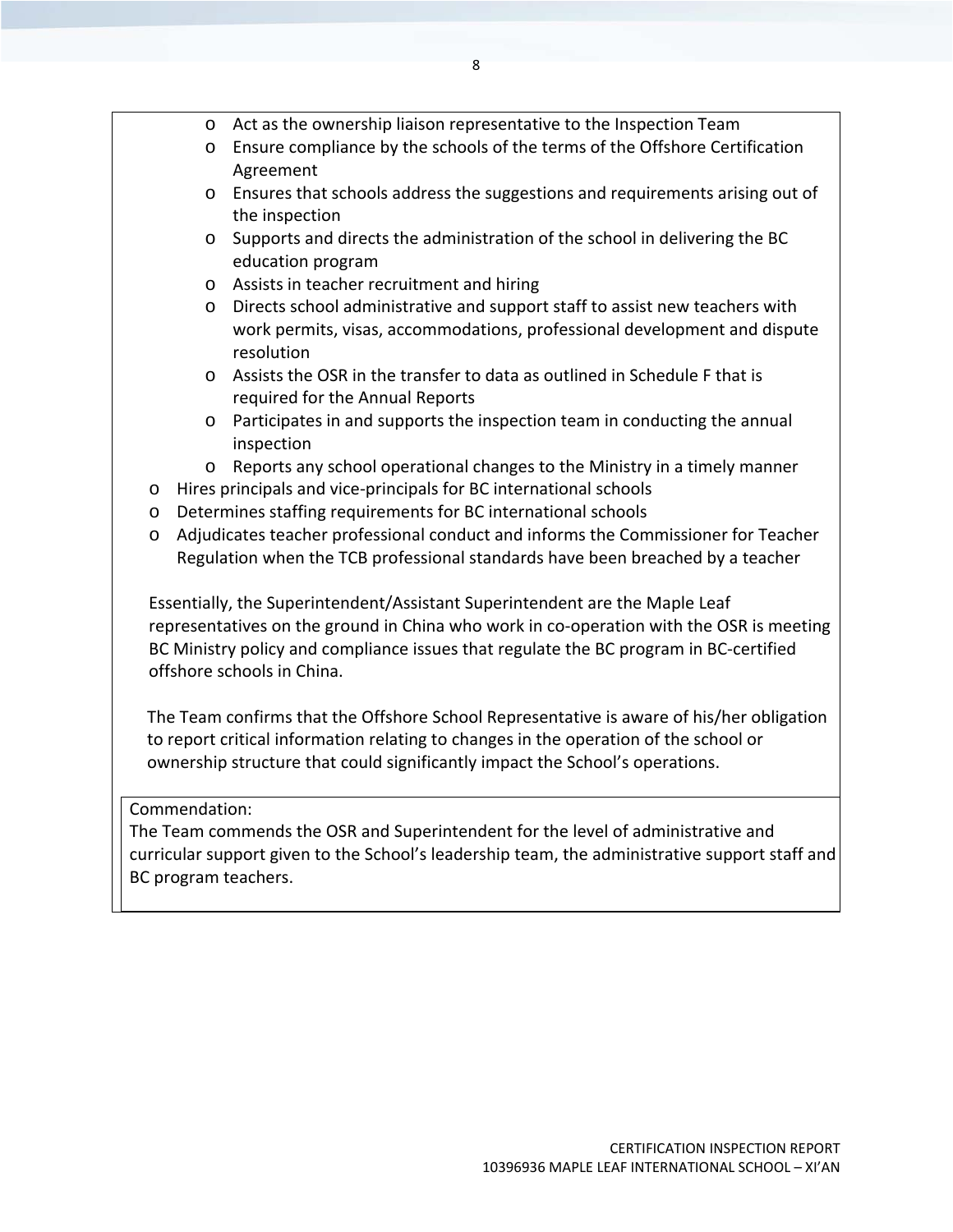| 2.07 The Principal meets the requirements as outlined in section 2.07 of the inspection |  |
|-----------------------------------------------------------------------------------------|--|
| catalogue for offshore schools.                                                         |  |

| $\boxtimes$ Requirement | $\Box$ Requirement   | $\Box$ Requirement |  |
|-------------------------|----------------------|--------------------|--|
| Met                     | <b>Partially Met</b> | Not Met            |  |

The School has a new administration team this school year with a new principal coming to MLIS‐Xi'an after having served the two previous years as principal in another BC offshore school in China, albeit not part of the CMLES. The Principal was appointed in the spring of 2020 and arrived on‐site at the School in August. He is ably supported by one of the founding staff members at MLIS‐Xi'an who was appointed to the position of Educational Coordinator and Academic Advisor at the beginning of this academic year.

In addition to having two years of experience with the new BC curriculum at his previous BC offshore school, the Principal also has experience working in International Baccalaureate (IB) schools globally. This experience has further equipped the principal as he begins to work with the BC teachers in their implementation of the new BC curriculum.

The Principal expressed deep appreciation for the administrative support he receives from the Maple Leaf head office and the Maple Leaf Superintendent.

The new Principal is fully BC‐certified holding a COQ Interim Conditional Certificate.

Against the backdrop of the profound impact that the COVID‐19 pandemic, quarantine and travel restrictions, and a current staffing shortage has had on the staff, the Team suggests that the Principal develop a plan and establish priorities to address the current tension and lack of cohesion between the majority of the teaching staff and principal in the BC program. Failure of the Principal to address issues of declining staff morale, and growing tensions between principal and teachers, may result in an increasingly negative work environment and poor staff retention rates for the following school year.

Commendation:

The Team commends the new principal for the positive relationships that have already been established with the Chinese headmistress and the Chinese program on campus.

**2.08 The School meets the administrative support requirements as outlined in section 2.08 of the inspection catalogue for offshore schools.**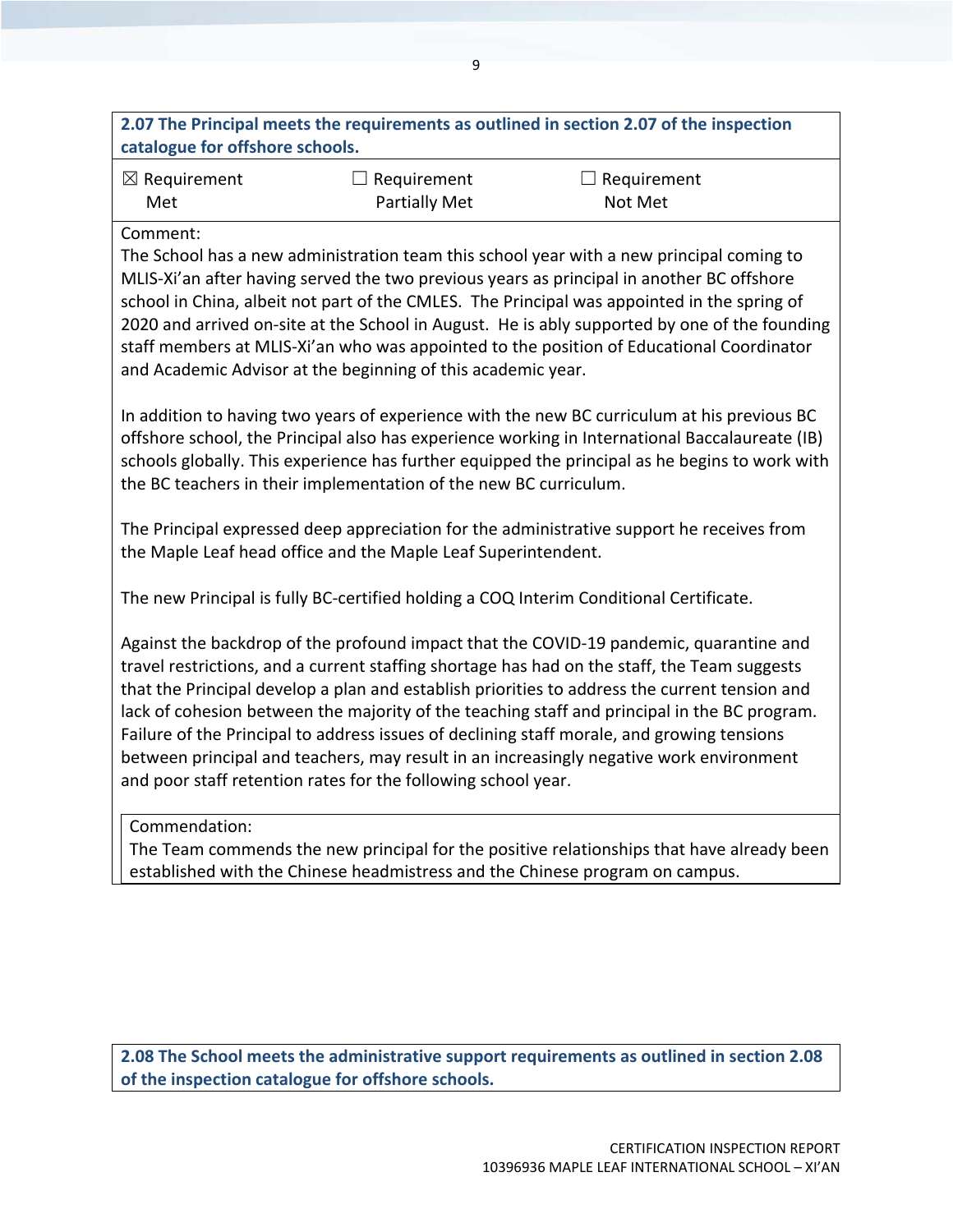| <b>Partially Met</b><br>Met | $\Box$ Requirement |
|-----------------------------|--------------------|
|                             | Not Met            |

The School benefits from the services of a Foreign Affairs Secretary (FAS) and a BC Secretary (which is shared with the school's Chinese partners). The FAS assists teachers with their visas, living spaces and other related items. The duties of the BC secretary include a variety of roles and responsibilities that address issues within the BC program.

#### Commendation:

The Team commends the administrative support staff for their support to the BC Principal, Education Coordinator, and BC program teachers, both those who are at the School and those still teaching remotely because of COVID‐19 travel and visa restrictions. Their efforts and willingness to 'go above and beyond' in support of others has only been made even more evident by the crisis brought on by the COVID‐19 pandemic.

| 2.09 The School meets the Student Record requirements as outlined in section 2.09 of the |
|------------------------------------------------------------------------------------------|
| <b>Inspection Catalogue for offshore schools.</b>                                        |

| $\boxtimes$ Requirement | $\Box$ Requirement   | $\Box$ Requirement |
|-------------------------|----------------------|--------------------|
| Met                     | <b>Partially Met</b> | Not Met            |

Comment:

Considering the limitations of a virtual inspection, the Team relied on previous inspection reports to confirm that student records are securely stored in filing cabinets in the Records Room. In addition, the Team confirms that each student had a Permanent Student Record (PSR) card showing the Personal Education Number (PEN), school and attendance record and historical achievement records by grade/year. The file also contained the student's report cards and English language assessment, as well as Chinese policies and letters.

The Team confirms that the Student and Parent Consent forms have been updated for the 2020/21 school year.

#### Commendation:

The School is commended for the organization and completeness of the student files.

**2.10‐2.18 The School meets the teacher certification requirements as outlined in sections 2.10‐2.18 of the inspection catalogue for offshore schools.**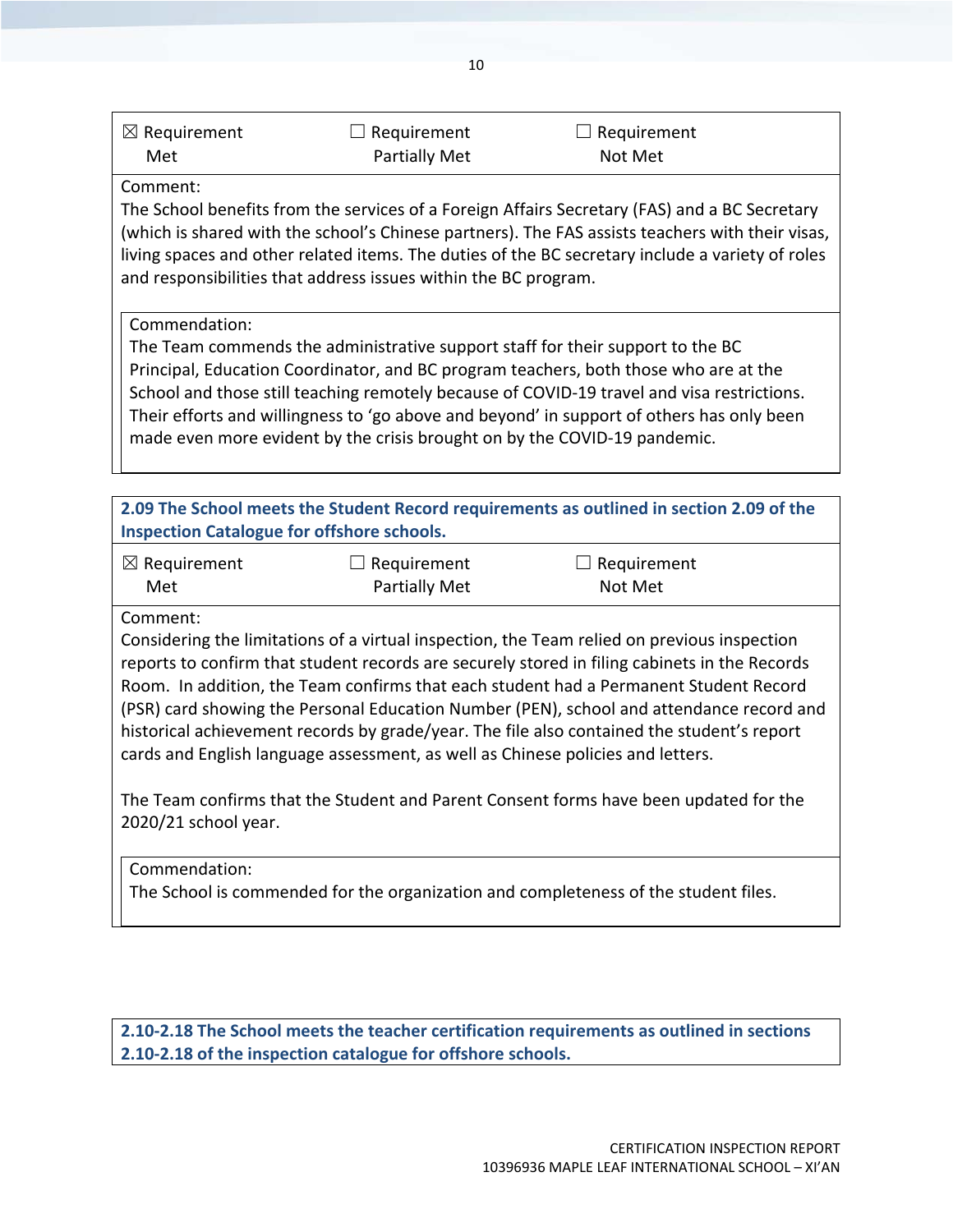| $\Box$ Requirement | $\boxtimes$ Requirement | $\Box$ Requirement |  |
|--------------------|-------------------------|--------------------|--|
| Met                | <b>Partially Met</b>    | Not Met            |  |

Most of new teachers hired are in the process of applying for either a COQ or an Independent School Subject Restricted (ISSR) certificate. Due to COVID‐19 restrictions, some teachers who are 'caught' behind border closures, university office closures and documentation accessibility issues, are struggling to provide the TCB with the documents needed to apply for the COQ or ISSR certificate.

It was reported that currently 2 teachers who are applying for a COQ or an ISSR certificate possess a Letter of Exemption (LOE) issued by the Independent Schools and International Education Branch.

At the time of the inspection 2 BC program teachers' certification remains in process. The Team encourages the School begin the process of applying for a second Letter of Exemption for these teachers.

One teacher was terminated last year due to unprofessional conduct and was reported to the Commissioner for Teacher Regulation.

**The Team confirms that all authorized persons under the Agreement possess valid and current certification under the Ministry of Education.**

|                                | 2.19 of the inspection catalogue for offshore schools. | 2.19 The School meets the requirements for curriculum implementation outlined in section    |
|--------------------------------|--------------------------------------------------------|---------------------------------------------------------------------------------------------|
| $\boxtimes$ Requirement<br>Met | $\Box$ Requirement<br><b>Partially Met</b>             | $\Box$ Requirement<br>Not Met                                                               |
| Comment:                       |                                                        | In discussion with the staff, the Team observed ovidence of the redesigned curriculum being |

In discussion with the staff, the Team observed evidence of the redesigned curriculum being implemented in grades 11 and 12. This included the use of Big Ideas, Core Competencies, Curricular Competencies and the integration of First Peoples Principles of Learning into course documents and daily lesson planning. The Team was witness to creative and engaging lesson designs targeted at developing critical thinking, communication and problem‐solving skills. After interviewing the staff, it is clear to the Team that the School has directed its professional development efforts in training teachers in the new curriculum.

Students struggling with concepts in Math and English are provided comprehensive after‐ school tutorials. BC program teachers encourage students at all times to speak English.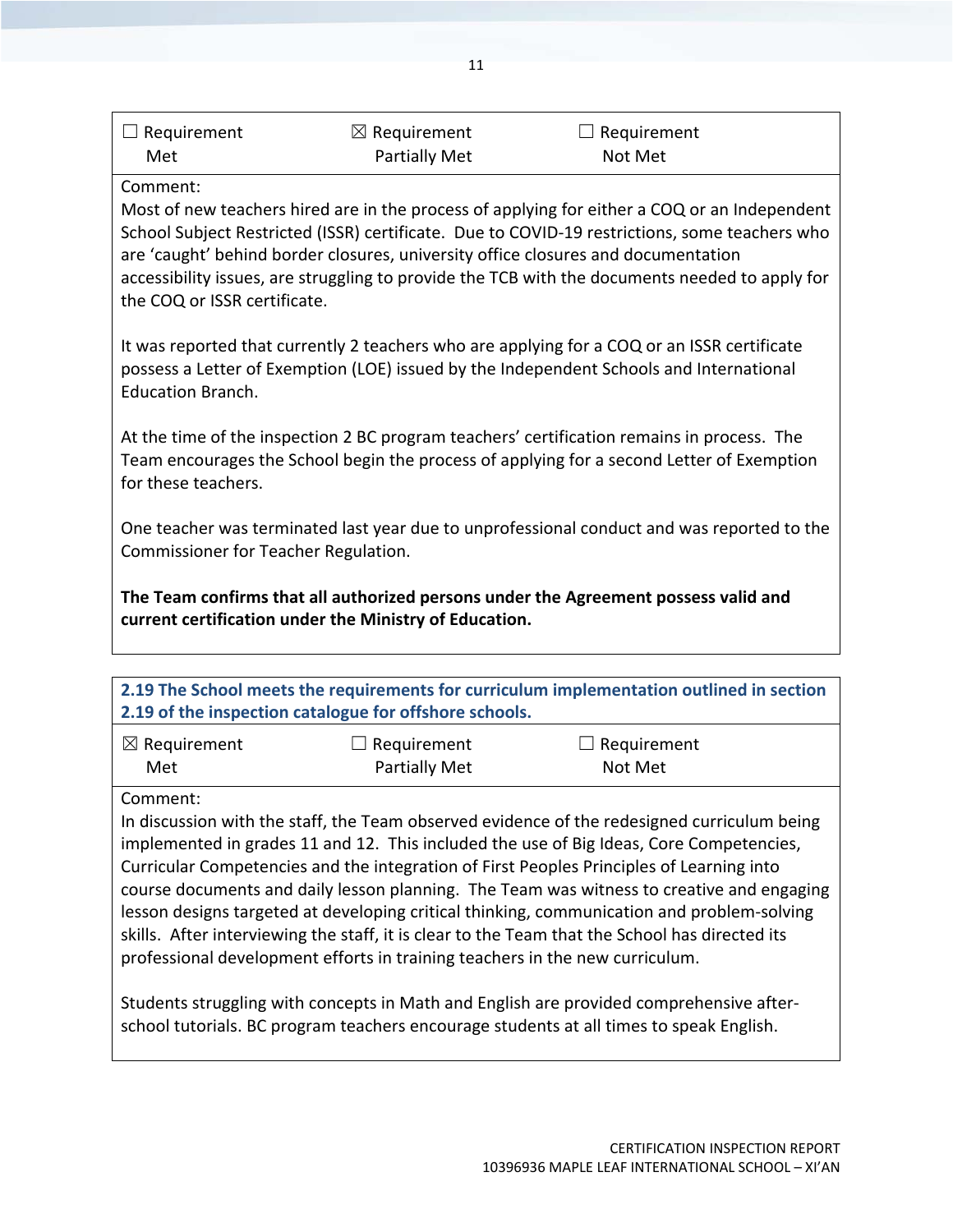It is worth noting that under the MoE‐Maple Leaf transition strategy, grade 10 students are provided with the ML World School Program in 2020/2021, and grade 11 will be added in 2021/2022, and the first MLWSP graduates will take place in 2022/2023.

#### Commendation:

The Team commends the instructional approach utilized at MLIS‐Xi'an. The creative and engaging lessons that students are actively participating in embodies the intent of the new BC curriculum.

#### **2.20 The School meets the requirements for English language assessment and acquisition as outlined in section 2.20 of the inspection catalogue for offshore schools.**

| $\boxtimes$ Requirement | $\Box$ Requirement   | $\Box$ Requirement |
|-------------------------|----------------------|--------------------|
| Met                     | <b>Partially Met</b> | Not Met            |

#### Comment:

CMLES has a comprehensive system for assessing student competency, placing them appropriately, and clearly outlining the promotion procedures. Central to this process is the ML English proficiency test. The results of the test will determine placement into either the Foundations Program, Bridging Program, or directly into the BC program. All students write this test before they enter the grade 10 program. The results of the ML English proficiency test are under the control of the BC Program Principal and designates. Last year approximately 20 percent of students gained direct entry into the Grade 10 world program upon writing the proficiency exam.

Foundations Program students who are placed in the Foundations program typically study for two semesters (one full year) before they can enter a higher‐level course.

Bridging Program students who are placed in the Bridging program typically study for one semester before they can enter the Full World School program.

Due to Covid-19 travel restrictions, the school year started with seven of fourteen teachers having to teach online through video conferencing. The current number of teachers still reaching remotely is now down to two teachers in the BC program. In order to assist in English translation and comprehension, an adult teaching assistant is placed in each room to interpret for the online teacher and assist any struggling English language learners.

#### Commendation:

The School is commended for the implementation of a rigorous English language proficiency assessment and advancement program that more readily ensures students are prepared to be successful in the BC graduation program.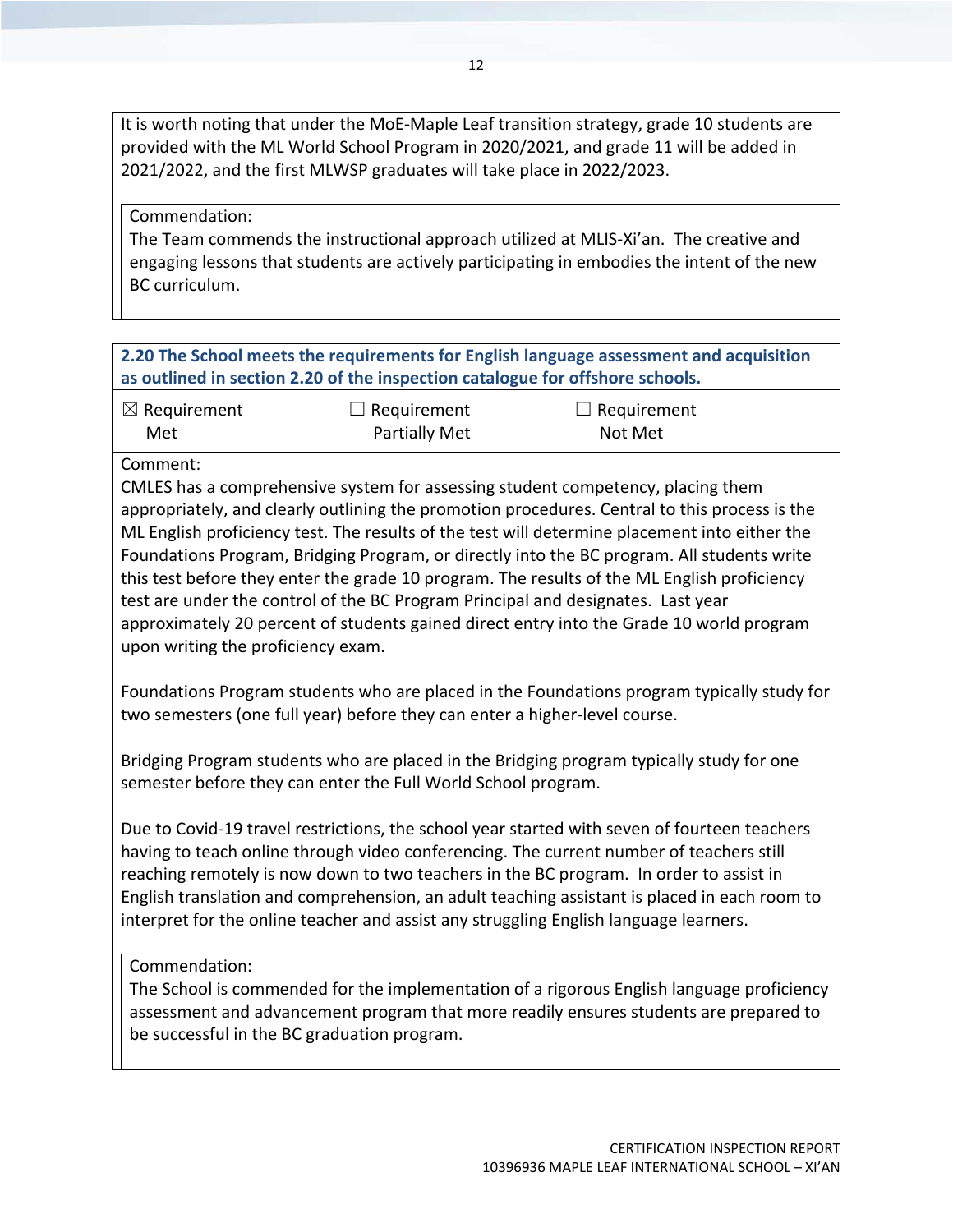| for offshore schools.   |                                                                                   | 2.21(a-e) The School meets the course credit requirements (equivalency, challenge,<br>exemptions and BAA courses) as outlined in section 2.21 (a-e) of the inspection catalogue |  |
|-------------------------|-----------------------------------------------------------------------------------|---------------------------------------------------------------------------------------------------------------------------------------------------------------------------------|--|
| $\boxtimes$ Requirement | Requirement                                                                       | $\Box$ Requirement                                                                                                                                                              |  |
| Met                     | Partially Met                                                                     | Not Met                                                                                                                                                                         |  |
| Comment:                |                                                                                   |                                                                                                                                                                                 |  |
|                         | Currently the School is not offering any BAA courses or utilizing any DL courses. |                                                                                                                                                                                 |  |
|                         |                                                                                   | The following courses fall under the exempt course category to support the acquisition of a                                                                                     |  |
| Dual Diploma.           |                                                                                   |                                                                                                                                                                                 |  |
| $\bullet$               | Chinese Mandarin 11 (Man11)                                                       |                                                                                                                                                                                 |  |
| $\bullet$               | Chinese Mandarin 12 (Man12)                                                       |                                                                                                                                                                                 |  |

**2.21(f‐g) The School meets the course overview/course planning requirements as outlined in Schedule B Part I, 2. (e) of the Agreement; namely, that all BC program courses offered in the School meet or exceed the ministry learning outcomes/learning standards identified in the educational program guides for each course.**

| $\boxtimes$ Requirement | $\Box$ Requirement | $\Box$ Requirement |
|-------------------------|--------------------|--------------------|
| Met                     | Partially Met      | Not Met            |

Comment:

Course overviews are developed centrally through CMLES and ensure consistency throughout the teaching staff. The student learning experiences and assessment practices outlined in the documents are congruent with the foundational principles of the new curriculum.

Accommodations to support English language learners have also been implemented in the curriculum, and a phased‐in entry into the BC program is in place to help students develop the language skills to be successful. Those struggling students have access to tutorials to work on enhancing their skills.

Considering the number of staff currently at the School due to COVID‐19 and those teaching remotely from different places globally, a significant focus of the administrative team has been to continue to connect teachers with their department heads in discussions related to instructional strategies and assessment pertaining to aspects of the new curriculum.

**2.22 The School meets the instructional time allotment requirements as outlined in section 4.5 of the inspection catalogue for offshore schools, including the requirements set out in**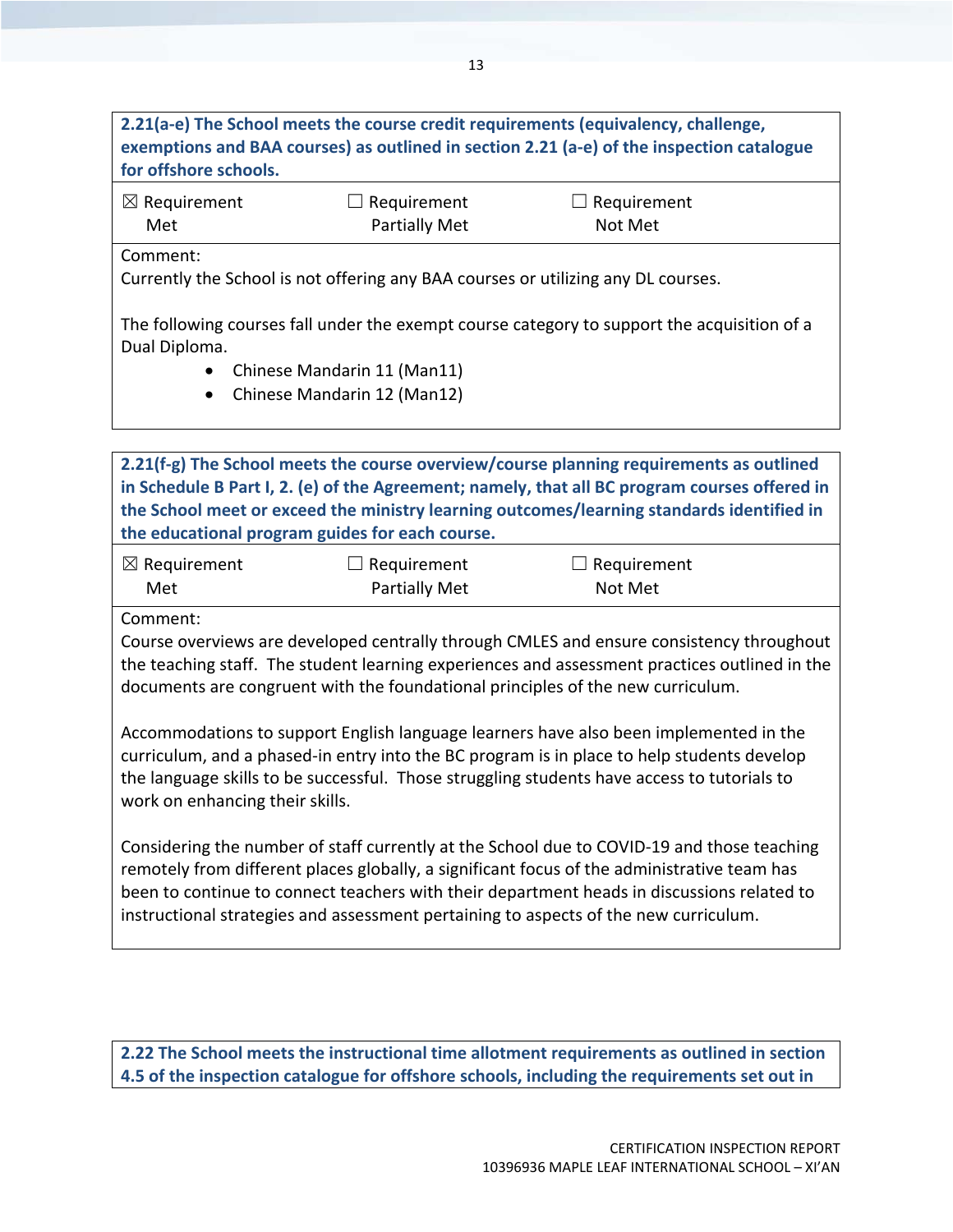## sections 1.1 to 6, with the exception of s.  $4(5)(b)$ , 4 (6), 5 (8)(a) and (d) and s. 5.3 of **Ministerial Order 41/91, the Educational Standards Order, enacted under the Independent School Act.**

| $\boxtimes$ Requirement | $\Box$ Requirement   | $\Box$ Requirement |  |
|-------------------------|----------------------|--------------------|--|
| Met                     | <b>Partially Met</b> | Not Met            |  |

Comment:

The School provides 6.1 hours of instruction per day for 181 days per school year with a total of 1109 hours of instruction per school year. The Team notes this exceeds the Ministry requirement of a minimum of 850 hours.

#### **2.23 The School meets the assessment methods requirements as outlined in section 2.23 of the inspection catalogue for offshore schools.**

| $\boxtimes$ Requirement | $\Box$ Requirement   | $\Box$ Requirement |
|-------------------------|----------------------|--------------------|
| Met                     | <b>Partially Met</b> | Not Met            |

Comment:

The Team confirms that the School meets the requirement for assessment methods. Departments ensure consistent evaluation of student's language abilities through group marking of the MELTS assessment. The use of rubrics is evident, and the use of BC Performance Standards is encouraged.

There is evidence that a variety of formative and summative assessment strategies are used to inform students about their learning and to help guide instruction for teachers. Students are able to re‐submit work and departments have developed procedures for students to be reassessed.

The Team's interviews with teachers included their descriptions of both formative and summative assessment in their classes. They described regular professional development opportunities to review authentic assessment in the curriculum. The interviews conducted by the Team confirmed that a variety of assessment methods including observation, collection of work, anecdotal notes, self‐assessments, labs, projects, and tests and quizzes are used to generate a final grade.

The Principal oversees the BC provincial assessments in compliance with the procedures for BC assessments.

**2.24 The School meets the learning resources requirements as outlined in section 2.24 of the inspection catalogue for offshore schools.**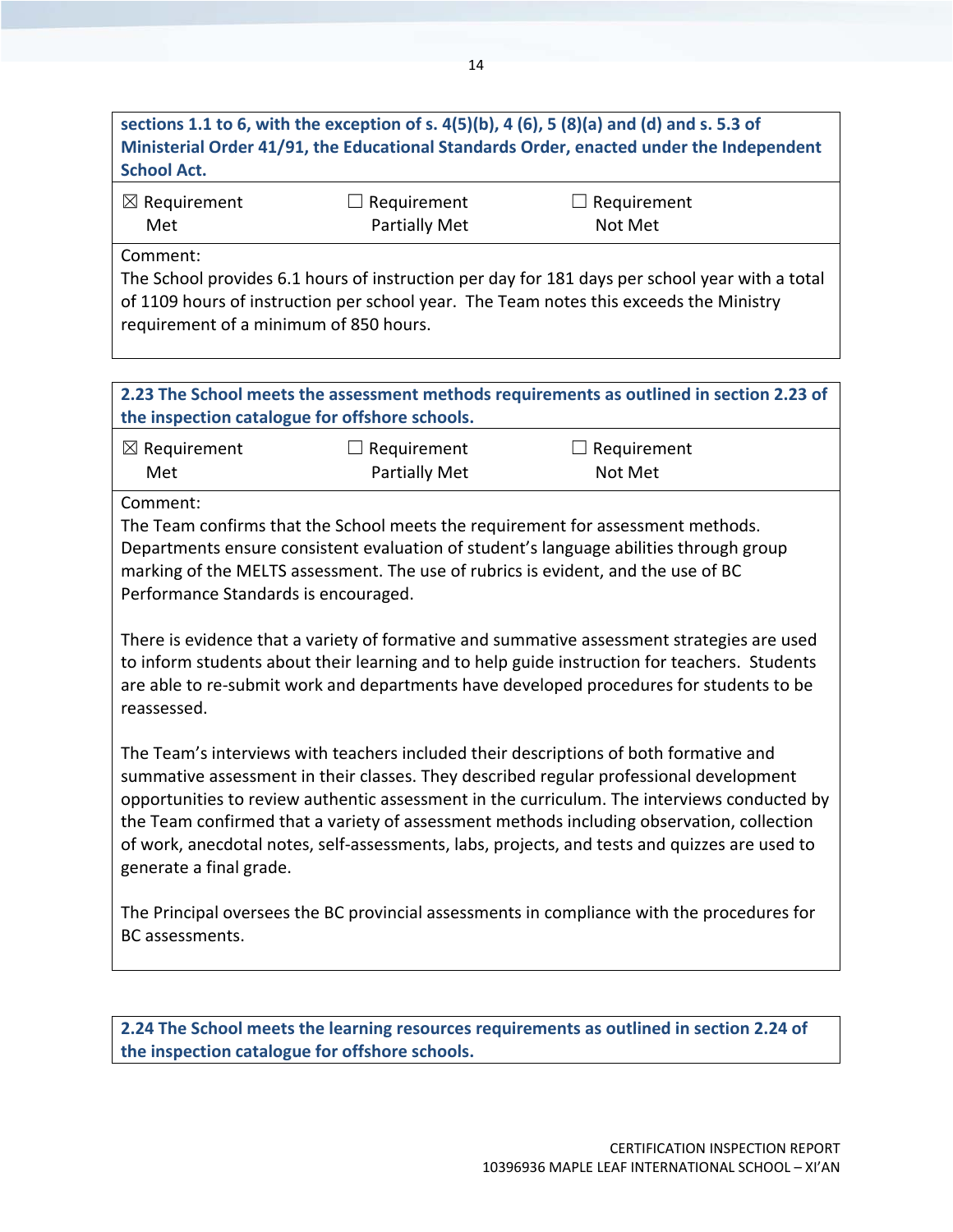| $\boxtimes$ Requirement | $\Box$ Requirement | $\Box$ Requirement |  |
|-------------------------|--------------------|--------------------|--|
| Met                     | Partially Met      | Not Met            |  |

Maple Leaf International School‐Xi'an is a relatively new school (4 years young). According to the School Superintendent, Xi'an is currently on a growth trajectory that will see the school population likely increase. With this growth will come an increased demand for learning resources and space. Currently the School is utilizing many different options for learning resources, including a 200 Mbps bandwidth to gather valuable and relevant resources for the classroom.

The School does not have a functioning library. It has been described by staff as simply a collection of books (many still in boxes), none of which have been organized or catalogued. There is currently no staff time dedicated to the operation of the library, and thus it remains woefully inadequate and unable to support learning within the BC program. The Team discussed the lack of a functioning library with the Superintendent.

Requirement:

The School is required to properly organize, staff and develop the library/learning commons so that it can begin to support the BC Program as per the Certification Agreement.

| 2.25 The School meets the student progress report requirements as outlined in section 2.25<br>of the inspection catalogue for offshore schools.                                                                                                                                                                                                                                                                                                                                                                       |                                     |                        |  |
|-----------------------------------------------------------------------------------------------------------------------------------------------------------------------------------------------------------------------------------------------------------------------------------------------------------------------------------------------------------------------------------------------------------------------------------------------------------------------------------------------------------------------|-------------------------------------|------------------------|--|
| $\boxtimes$ Requirement<br>Met                                                                                                                                                                                                                                                                                                                                                                                                                                                                                        | Requirement<br><b>Partially Met</b> | Requirement<br>Not Met |  |
| Comment:<br>CMLES establishes student records in accordance with the BC Ministry of Education's Student<br>Records requirements: this includes maintenance of permanent student records, transcript<br>generation, attendance and medical alerts.                                                                                                                                                                                                                                                                     |                                     |                        |  |
| The School reports to parents 4 times each school year. Student self-assessments on the core<br>competencies are reported on the final report card of the year.                                                                                                                                                                                                                                                                                                                                                       |                                     |                        |  |
| Students are given progress reports directly by Chinese counselors and BC homeroom<br>teachers in grade meetings and homeroom classes. Parents may receive progress reports by<br>Chinese counselors (as directed by the BC program) by telephone, at grade meetings and<br>through the PowerSchool Parent Portal in the world wide web. Individual parent meetings,<br>regarding parent concerns or student progress are usually conducted in translation and<br>involve administration and the Educational Advisor. |                                     |                        |  |

Commendation: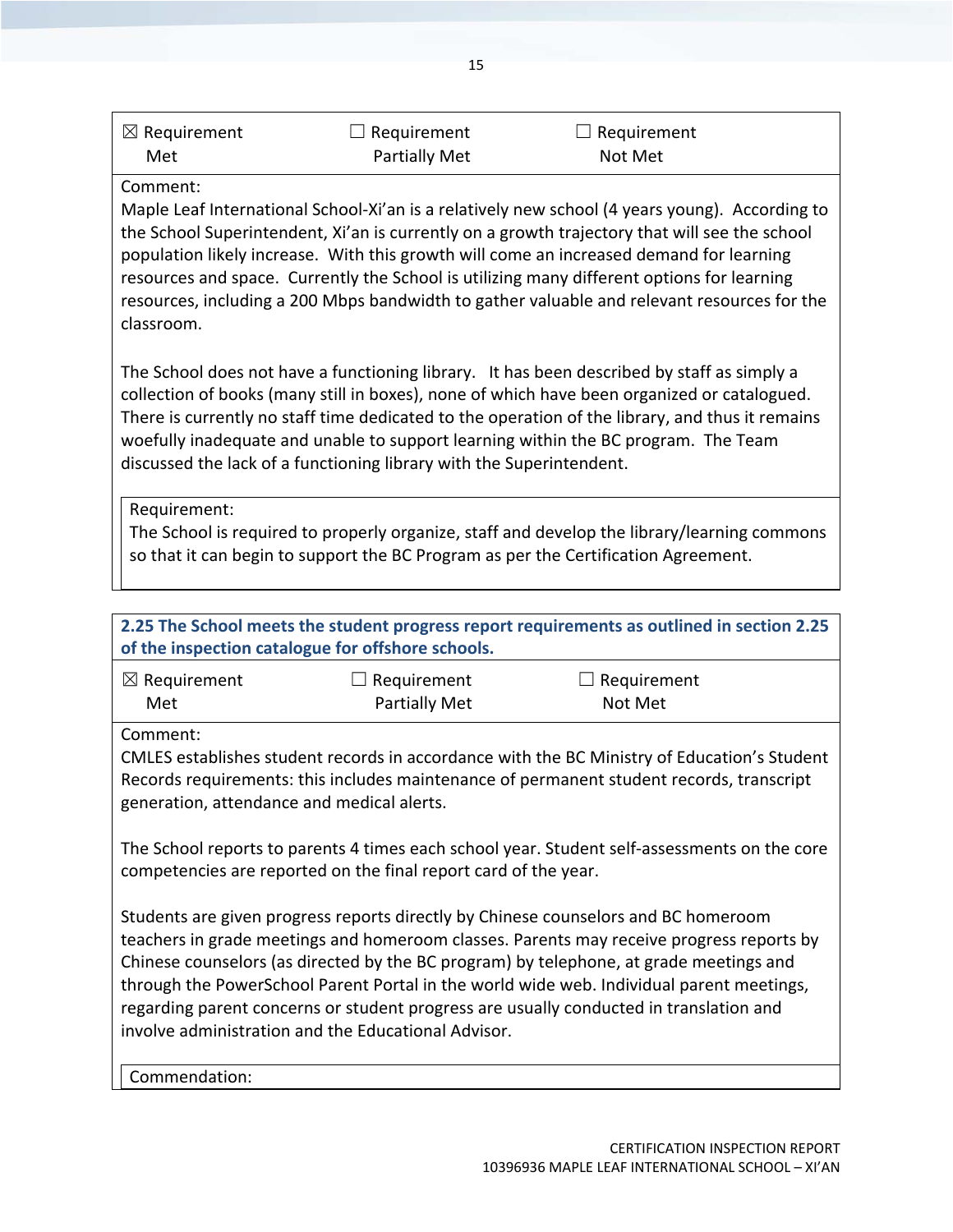The School is commended for having all student and staff documentation organized and available to the Team during the virtual inspection.

## **2.26 The School meets the parent/student handbook requirements as outlined in section 2.26 of the inspection catalogue for offshore schools.** ☒ Requirement Met  $\Box$  Requirement Partially Met  $\Box$  Requirement Not Met Comment: The Team reviewed the School's updated 2020/21 parent/student handbook. A Chinese translation of the 53‐page handbook follows the English version, section by section for easy reference in both languages. The handbook references grades 10‐12, making distinctions between requirements for the ML World Curriculum (current grade 10's) and the BC curriculum (grades 11 & 12). The handbook contains appropriate information for students and their parents on such topics as the vision, mission and beliefs of CMLES, the curricular programs for the BC graduation program grades 10‐12, the ESL Pathways (Foundations and Bridging program), Assessment, the School's schedule/timetable, and a number of school policies that directly impact students and their parents. These include such items as Student Behavior Policy, Attendance and Lates, Appeal Process, Wi‐Fi and Laptop Student use, Course Drop & Course Change, Academic Advising, Summer School Program and Student Athletic Code of Conduct. In short, the MLIS‐Xi'an parent/student handbook is informative, relevant and helpful for parents and students alike. Commendation:

The Team commends the School for developing a parent/student handbook that is informative, relevant, and helpful for parents and students alike.

**2.27 The School meets the teacher handbook requirements as outlined in section 2.27 of the inspection catalogue for offshore schools.**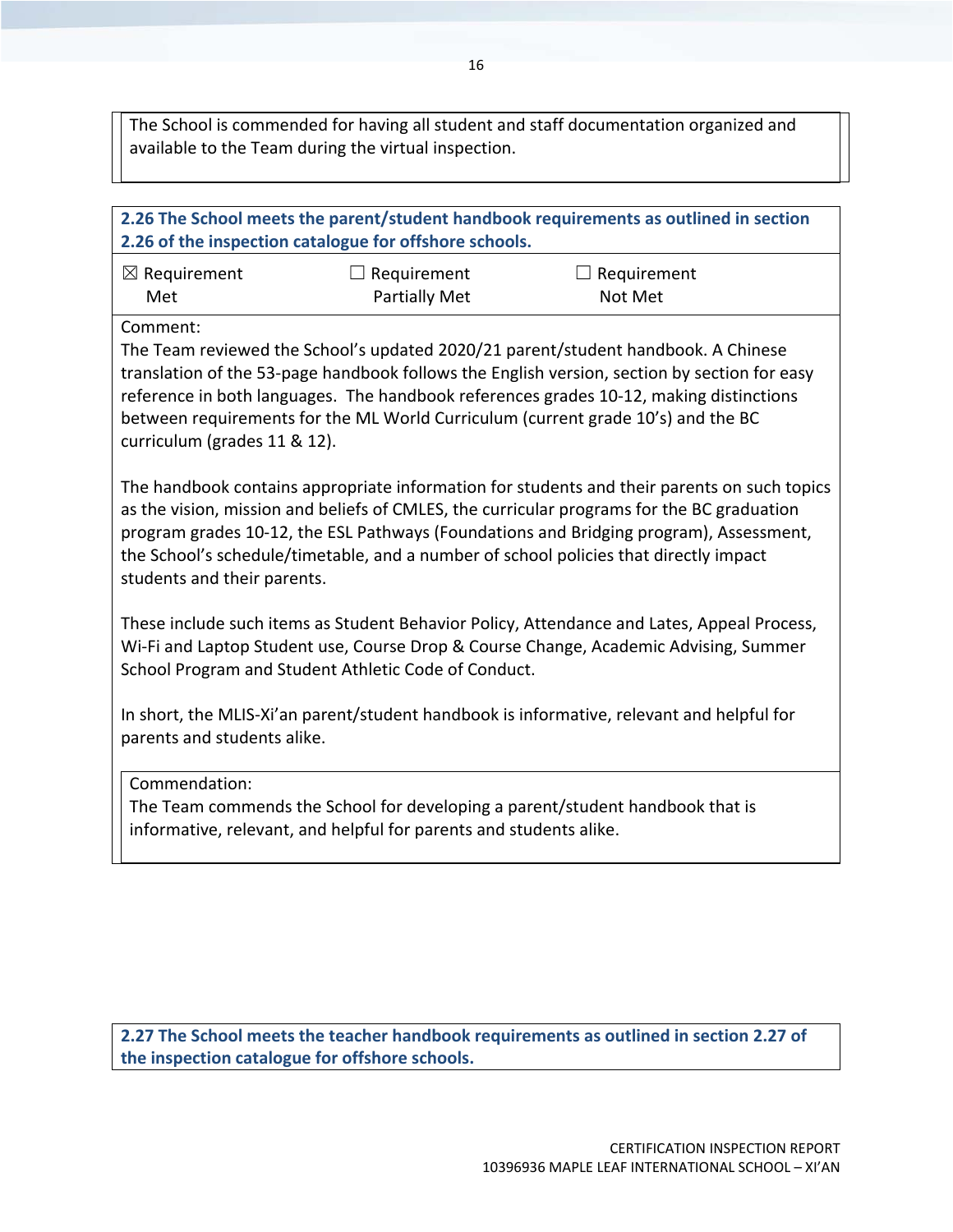| $\boxtimes$ Requirement<br>Met                                          | $\Box$ Requirement<br><b>Partially Met</b>                           | $\Box$ Requirement<br>Not Met                                                                                                                                                                                                                                                   |  |
|-------------------------------------------------------------------------|----------------------------------------------------------------------|---------------------------------------------------------------------------------------------------------------------------------------------------------------------------------------------------------------------------------------------------------------------------------|--|
| Comment:                                                                |                                                                      |                                                                                                                                                                                                                                                                                 |  |
| Program in China.                                                       |                                                                      | The Team reviewed the School's updated 2020/21 Teacher Handbook. The extensive 143-<br>page handbook contains detailed information required by teachers to help them understand<br>their unique roles and responsibilities as professional teachers with the BC Offshore School |  |
|                                                                         | Topics covered within the Handbook include such items as:            |                                                                                                                                                                                                                                                                                 |  |
|                                                                         |                                                                      | Section I: Maple Leaf International High School System Calendar for Year 2020/21                                                                                                                                                                                                |  |
| <b>Section II: Student Matters</b>                                      |                                                                      |                                                                                                                                                                                                                                                                                 |  |
| Section III: Student Safety                                             |                                                                      |                                                                                                                                                                                                                                                                                 |  |
| Section IV: Professional Conduct                                        |                                                                      |                                                                                                                                                                                                                                                                                 |  |
| Section V: Performance Management                                       |                                                                      |                                                                                                                                                                                                                                                                                 |  |
|                                                                         | Section VI: Payroll Administration and School Budgeting              |                                                                                                                                                                                                                                                                                 |  |
| Section VII: Hours of Work                                              |                                                                      |                                                                                                                                                                                                                                                                                 |  |
| Section VIII: Employee benefits                                         |                                                                      |                                                                                                                                                                                                                                                                                 |  |
| Section IX: Conditions of Employment                                    |                                                                      |                                                                                                                                                                                                                                                                                 |  |
| <b>Section X: Communications</b>                                        |                                                                      |                                                                                                                                                                                                                                                                                 |  |
| Section XI: Employment Separation                                       |                                                                      |                                                                                                                                                                                                                                                                                 |  |
| Appendices<br>APPENDIX 1 - Teacher Recruitment                          |                                                                      |                                                                                                                                                                                                                                                                                 |  |
| <b>APPENDIX 2 - Required HR Forms</b>                                   |                                                                      |                                                                                                                                                                                                                                                                                 |  |
| APPENDIX 3 - Student Safety Instructions for Extracurricular Activities |                                                                      |                                                                                                                                                                                                                                                                                 |  |
|                                                                         | APPENDIX 4 - Employee Travel and Reimbursement Policy                |                                                                                                                                                                                                                                                                                 |  |
| <b>APPENDIX 5 - Field Trip Forms</b>                                    |                                                                      |                                                                                                                                                                                                                                                                                 |  |
|                                                                         | APPENDIX 6- Foundations, Bridging, and Full BC Program Requirements  |                                                                                                                                                                                                                                                                                 |  |
|                                                                         | In summary, the Staff Handbook is clear, extensive, and informative. |                                                                                                                                                                                                                                                                                 |  |
| Commendation:                                                           |                                                                      |                                                                                                                                                                                                                                                                                 |  |
| staff handbook.                                                         |                                                                      | The Team commends the School for the development of a clear, extensive, and informative                                                                                                                                                                                         |  |

**2.28 The School meets the distributed learning requirements as outlined in section 18 of the Agreement and section 2.28 of the inspection catalogue for offshore schools.**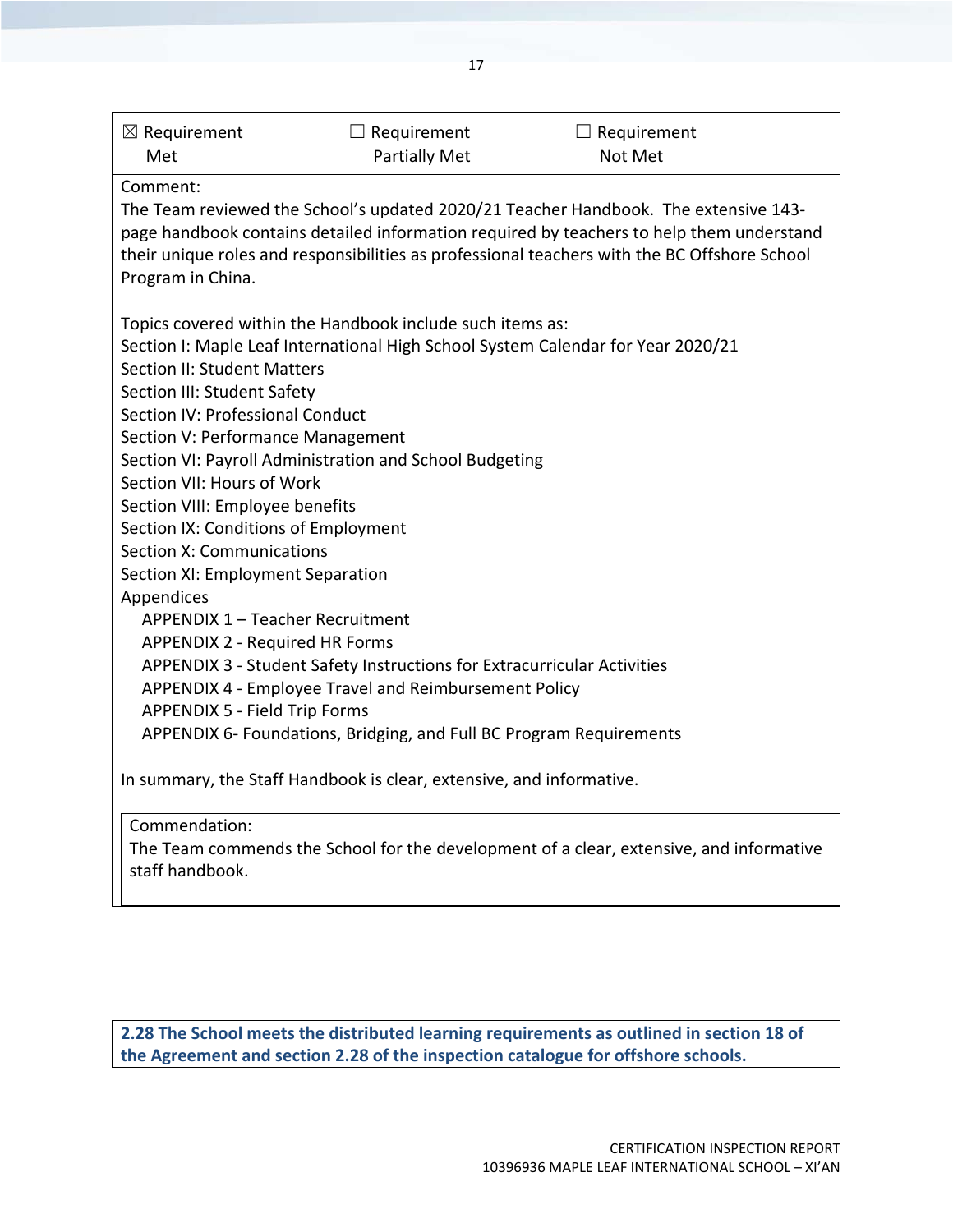| $\boxtimes$ Requirement | $\Box$ Requirement   | $\Box$ Requirement | $\Box$ Not |  |
|-------------------------|----------------------|--------------------|------------|--|
| Met                     | <b>Partially Met</b> | Not Met            | Applicable |  |

Currently the School does not offer any courses via distributed learning (DL).

The School may consider offering a DL course next semester and is aware that these courses must be offered through the Ministry‐approved distributed learning service provider: Global Education: School District #73 Business Company, Kamloops, BC.

The School is aware that credit for DL courses that cover the graduation program, and which meet the graduation requirements can only be given by the offshore school following equivalency review by the offshore school.

Previously the School used members of the administrative team (academic advisors, success room teachers and education coordinators, department heads) to support students taking DL courses.

## **CONCLUSION**

## **Commendations**

#### **The Inspection Team wishes to recognize the Owner/Operator, Principal, staff and Offshore School Representative of Maple Leaf International School – Xi'an for:**

- its ongoing commitment to provide facilities and learning spaces to support the BC program. Staff who have been at the School since its inception, commented favourably on improvements made in the past 3½ years.
- the level of administrative and curricular support given to the School's leadership team, the administrative support staff and BC program teachers by the OSR, Superintendent and Assistant Superintendent.
- the development of positive relations between the BC program and the Chinese program.
- the administrative support staff for their support to the BC Principal, Education Coordinator, and BC program teachers, both those who are at the School and those still teaching remotely because of COVID‐19 travel and visa restrictions.
- the instructional approach utilized at MLIS-Xi'an. The creative and engaging lessons that students are actively participating in embodies the intent of the new BC curriculum.